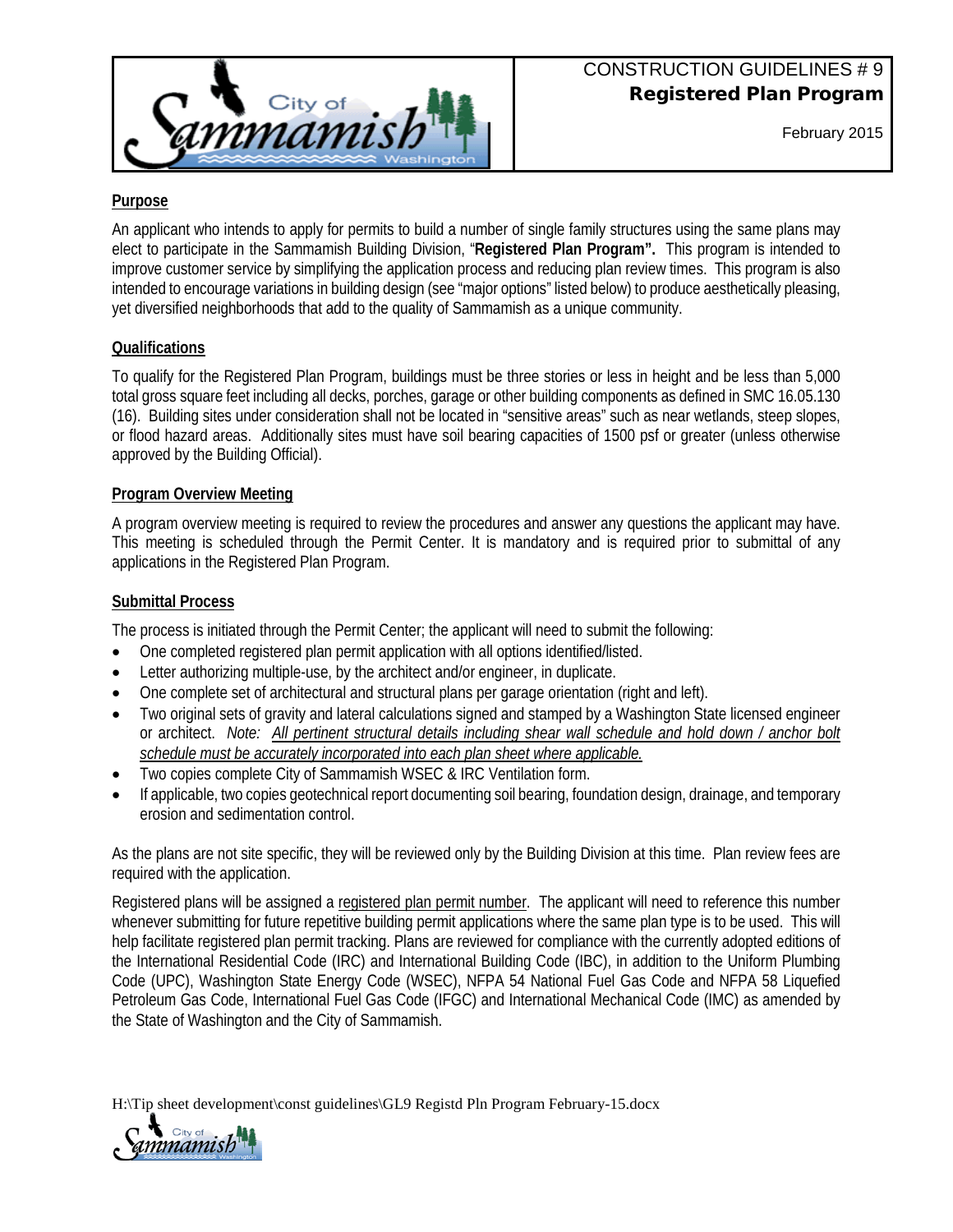#### **Sufficiency Review**

Upon submittal of the application packet for the Registered Plan Program, the plans will be checked by the Building Plans Examiner for application sufficiency including, but not limited to:

- Structural calculations for gravity analysis. Calculations must include evaluation of shear, bending and deflection. Provide lateral and gravity key plans to identify the location of the structural members in the calculations.
- Structural calculations for lateral design. The analysis must include an evaluation of both wind and seismic force resisting systems. Overturning should be evaluated for each critical wall section. The details must show the complete load path for connections of shear walls from the roof to the foundation. Shear wall schedules must be provided on each plan sheet where specific shear requirements apply. Shear wall schedules need to specify the required top and bottom plate nailing, required blocking, nail size type and spacing, anchor bolt size and spacing, required seismic & lateral tie connectors and spacing i.e. LTP4, A-35's, wood species and design value of the wall in pounds per lineal foot. Lateral and Seismic connection details must be referenced on each of the roof, floor and foundation plans. All Shear walls must be identified on the appropriate plan sheets to include the location of all hold-downs, straps and other devices necessary to transfer lateral loads.
- Foundation plans to scale. Plans must be fully dimensioned, and coordinated with referenced section, call outs. Foundation plans must show anchor bolt schedules, hold-down devices, interior and exterior shear wall requirements, crawlspace access and venting. Referenced foundation detail call outs must clearly identify various foundation conditions such as continuous interior footings, exterior footings, isolated (pad) footings, and retaining walls (including basement walls).

*Note: structural retaining walls (including basement walls) over 4 ft in height must be designed and stamped*  by a WA State licensed architect or structural engineer. Calculations are required. The architect or engineer *must identify the soil types according to the site specific soils report.*

#### *Note: At time of "site specific building permit application" provide a foundation plan representing the actual site conditions (11"x17") if it varies from the approved registered plan.*

- Floor framing plans to scale. Plans must be fully dimensioned and coordinated with referenced section and detail call outs.
- Roof framing plans to scale. Plans must be fully dimensioned, and coordinated with referenced section call outs.
- Floor plans fully dimensioned.
- Building elevations. *Note: Average finish grade elevations and overall building height elevations must be incorporated into the elevation drawings to account for the maximum building height possible. Special inspection may be a condition of permit to verify actual building height.*

## *Note: At time of "site specific building permit application" provide a minimum of four elevation views representing the actual site conditions (11"x17")*

- Building and wall sections.
- General architectural and structural notes.
- Stair, deck and guardrail details.
- Pertinent engineering details and plan sheets.
- Geotechnical Design Report (if applicable).

At submittal appointment, once the application is determined complete, the plans will be routed to the building division for plan review. If the application is not complete, the application will not be accepted. A list of corrections will be provided.

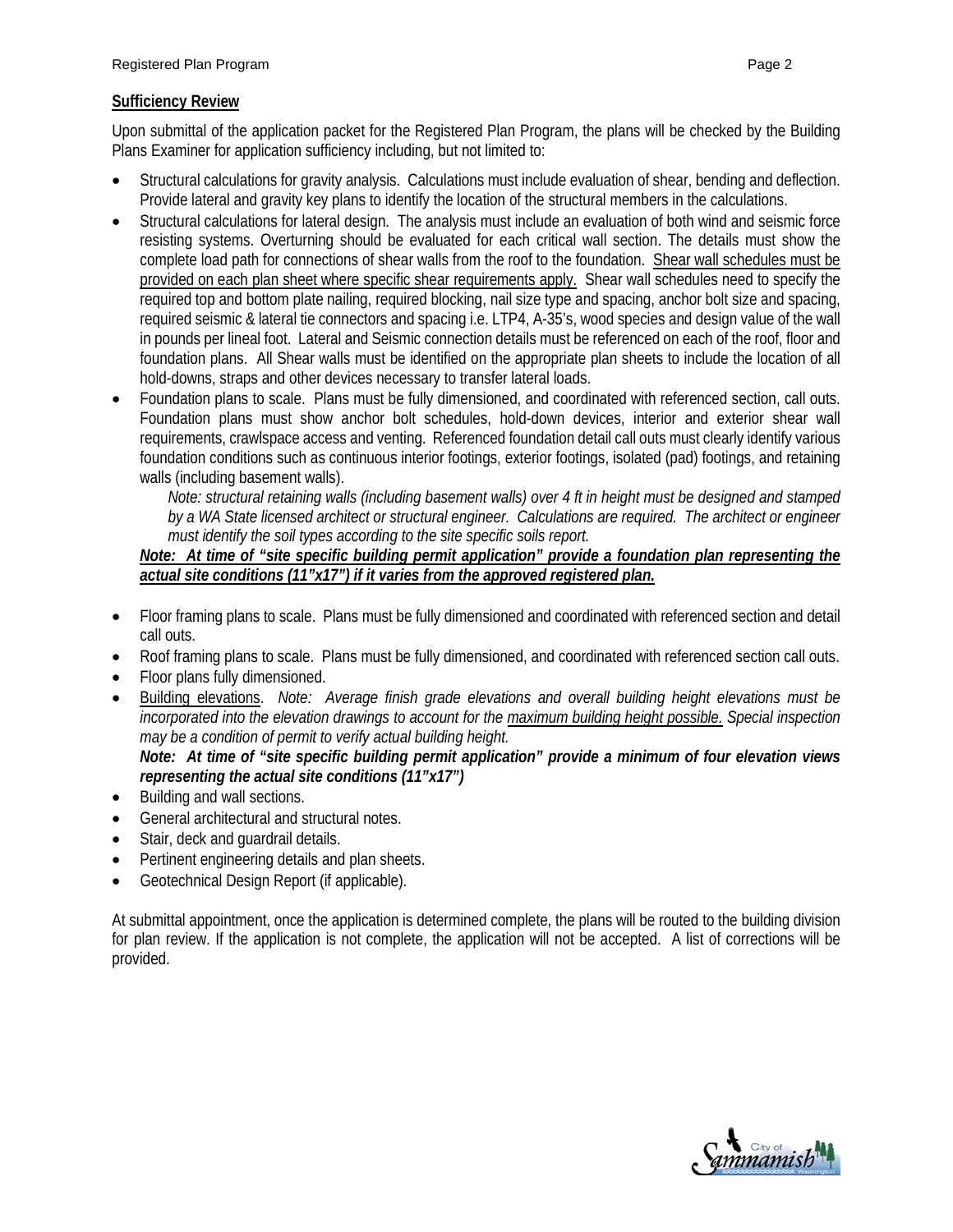# **Structural Engineering & Architectural letter of approval**

Any plans prepared by an Engineer or Architect in conjunction with a registered permit must be accompanied with a letter of authority from the Engineer and or Architect stating approval to use the engineering and plans on a number of sites. Additionally all calculations must bear the architect or engineer's stamp and signature; a copy or electronic version is also acceptable. All calculations must reflect the current version of adopted codes.

# **Options allowed**

The City encourages and allows variations when utilizing the registered plan program. The following options are permitted at original submittal:

- Garage bays (2-car vs. 3-car)
- Roof system changes that do not alter the header requirements or change the structural load path.
- Projected floor areas not exceeding 50 square feet. (Bump-outs: cantilevered or exterior supported)
- Bay windows (in lieu of door or window, no header or shear wall change).
- Foundation options (crawlspace with post and beam, crawlspace with framed walls, slab on grade).
- Floor systems (two joist systems options permitted, solid sawn members or manufactured I joists).
- Optional fire place locations.
- Maximum 3 front entry or porch designs that do not change the main building structural elements, shear walls or header sizes.
- Optional deck locations.

# **Field Changes**

Inspectors are permitted to accept the following field changes:

- Alternate beam designs with wet stamped engineering approval.
- Moving and or adding up to two windows and affected shear walls with original signature and wet-stamp of engineer or architect as is applicable for the project.

Whether a field change will be accepted is solely at the discretion of the building inspector. If an inspector is uncomfortable with accepting a field change, then the builder will be required to submit a revision for that building permit. Approval of a revision for a single site does not grant approval for a similar change for other sites with the same registered plan permit number.

*All options shall be identified by a number or letter designation.* The cover sheet will need to identify a table of contents noting all drawings, building options, all floor area configurations (per individual floor), and a corresponding sheet matrix if multiple options will occur.

## **New Registered Plans Required**

When any of the items listed below are proposed revisions to approved construction drawings a new registered plan review is required, along with a new application and applicable fees.

- Increasing the foot print (changing exterior dimensions) or bump-out additions exceeding 50 square feet.
- Roof systems that change any support below the top plate and or alter the original structural load path.
- Applicant retains new engineer for project, although the plan design remains the same.
- Adding a room or space to an upper floor within an existing roof system, or to a basement expanding into the crawl space.
- Garage: changing entry from front to side.
- Any variations or changes in a floor plan that changes the structural load path or relocates any required shear wall or braced wall panels.

Exception:

• Any changes to the interior foundation, floor system, and interior non-bearing walls or similar that do not pertain to the aforementioned requirements, may be approved by the Building Official as a revision to the already approved registered plan.

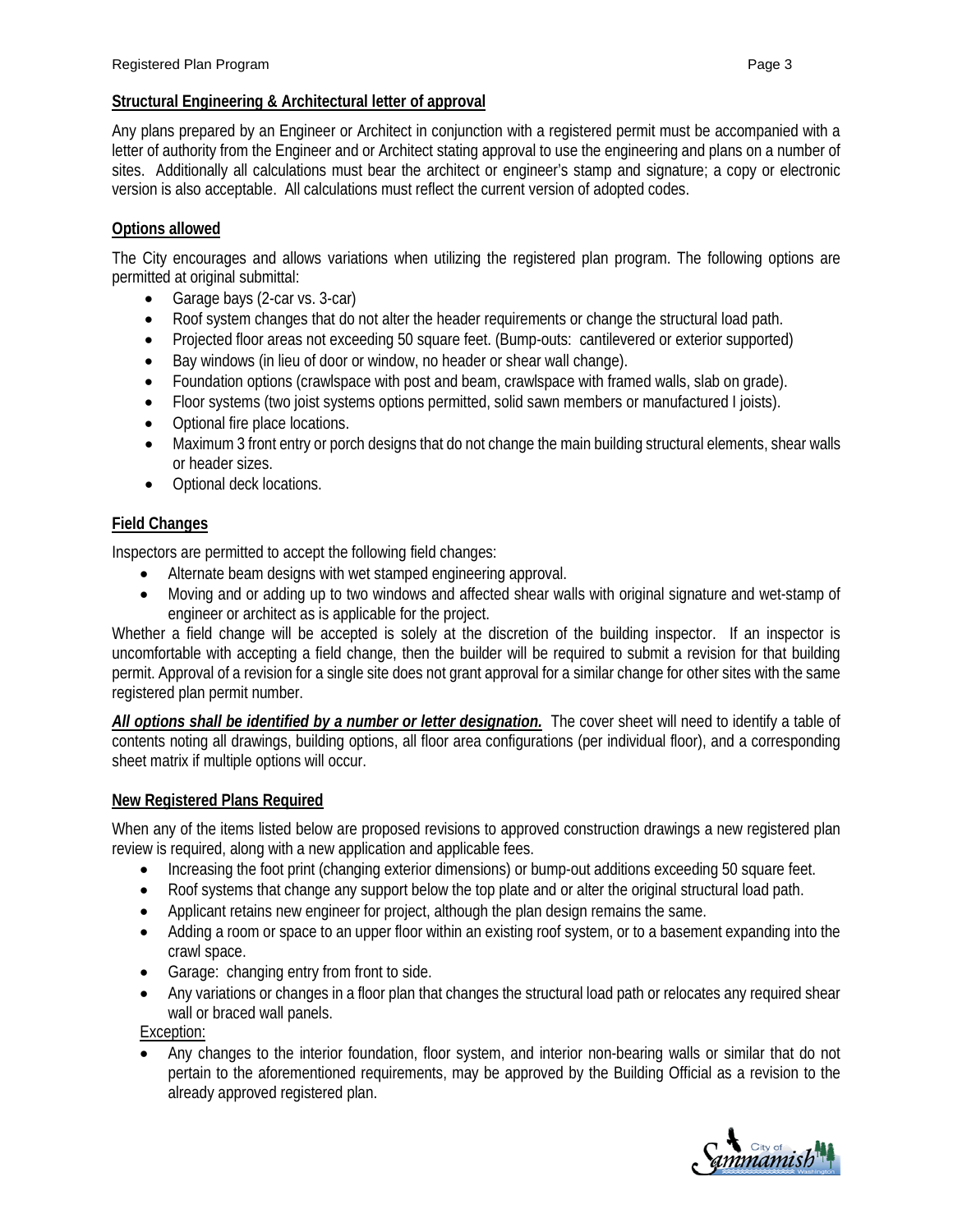#### **Registered Plan Approval/Issuance**

Once the registered plan and associated documents are approved (signed) by the Building Division, the applicant is to pick up the original approved plan set and documents to digitize them; placing them on a CD. Only the digitized version (CD) is to be turned into the Permit Center prior to submittal for site specific building permit application.

Once the CD is turned into the City, the applicant may apply for building permit applications on individual lots (site specific building permits).

#### **Fees**

A plan review fee and counter service fee shall be paid for the initial review and approval of "Registered Plans" at the time of submittal for each model and elevation. When submittal documents are incomplete or changed so as to require additional plan review or when the project involves deferred submittal items, an additional plan review fee shall be charged at the rate shown in the fee resolution established by the City of Sammamish. The plan check fee is based on a review of the registered plan and all proposed options. When a registered plan consists of a number of plan options that can produce any number of similar but different building configurations, the Building Official may charge plan review fees based on each different building configuration. The plan check fee is 65% of the building permit fee.

For the issuance of each "Site Specific Building Permit" attached to a registered plan, the City will charge standard fees.

#### **Site-Specific Building Permit Application**

The site-specific building permit applications may be issued as Over-the-Counter permits. Complete the O-T-C permit application form:

- Reference the base Registered Plan Permit Number, and list all options used on this specific lot.
- Provide one (1) full set of plans (from approved registered plan permit) that will be stamped as the Site Copy.
- Provide two (2) half-size sets of site-specific elevation drawings.
- Provide an original geotech letter for each lot, if applicable.
- Alterations for non-structural interior architectural design changes may be approved by the building division as a revision.

#### **Registered Plan Expiration**

Whenever revisions are made to the State Building Codes as adopted by the City, a revision or new registered plan application and approval process will be required. Applicants also need to be aware of Land Use Code changes that could affect lot coverage, building heights and setbacks. Building Permits that are issued remain valid for two (2) years from date of issuance per SMC 16.20.235.

#### **Performance**

The issuance or granting of a registered permit shall not be construed to be a permit for, or an approval of, any violation of any of the provisions of SMC Title 16.20 and SMC Title 16.05 or of any other ordinance of the City of Sammamish. Permits presuming to give authority to violate or cancel the provisions of SMC Title 16.20 and SMC Title 16.05 or other ordinances of the City of Sammamish shall not be valid. The issuance of a permit based on construction documents and other data shall not prevent the building division from requiring the correction of errors in the construction documents and other data. The building official is also authorized to prevent occupancy or use of a structure wherein violation of SMC Title 16.20 and SMC Title 16.05 or of any other ordinances of the City of Sammamish exist.